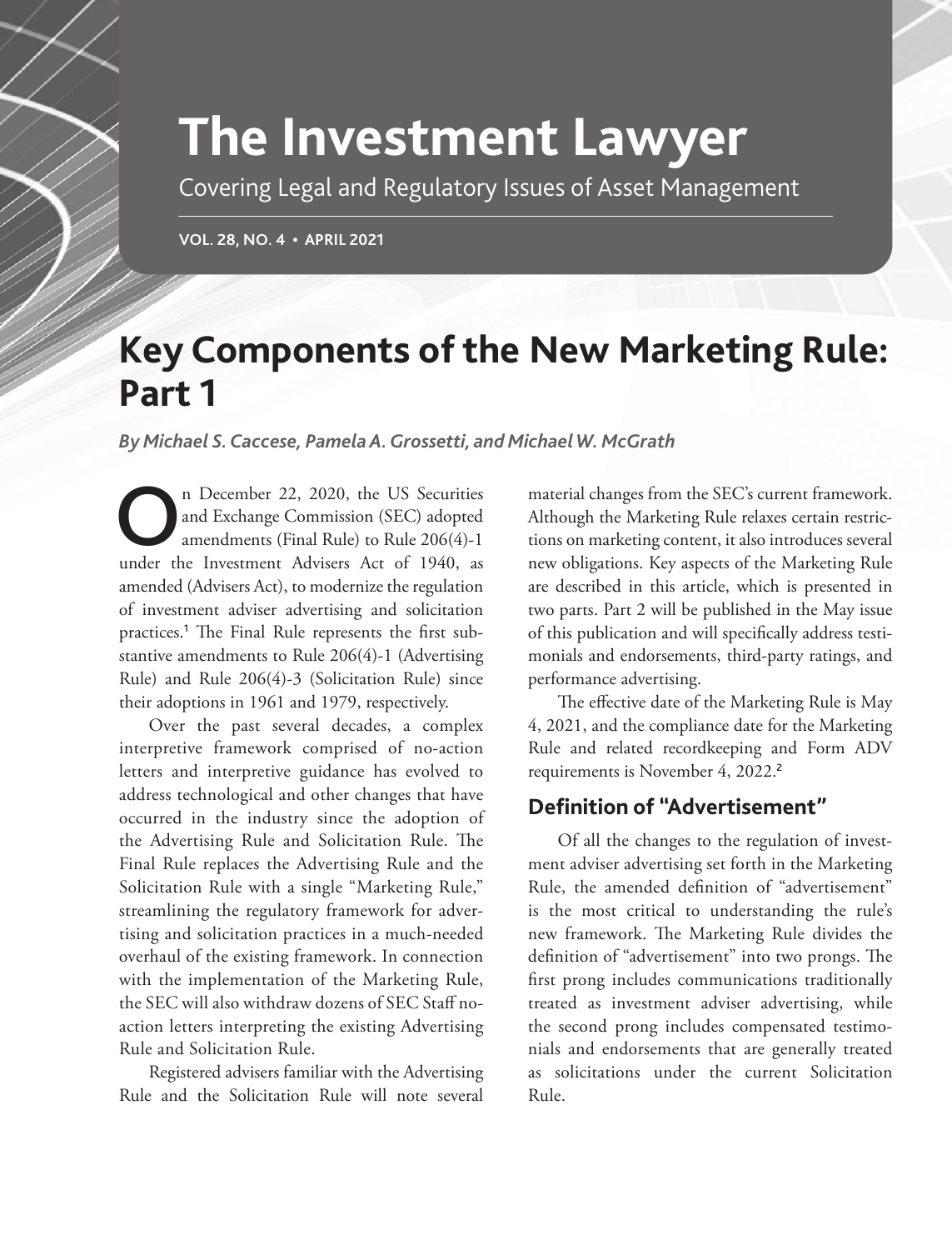### **Traditional "Advertisements"**

#### **Scope**

Under the first prong, an "advertisement" includes any (1) direct or indirect communication an adviser makes (2) to more than one person (3) that offers the investment adviser's investment advisory services (4) with regard to securities to prospective clients or investors in a private fund advised by the investment adviser (private fund investors).<sup>3</sup> This prong also includes any direct or indirect communication that offers *new* investment advisory services with regard to securities to current clients or private fund investors. This definition clarifies that the Advertising Rule's scope encompasses all offers of an adviser's advisory services with regard to securities regardless of the dissemination method, including dissemination through electronic media.<sup>4</sup>

Communications distributed by a third party on behalf of an adviser, such as an agent or intermediary of the adviser, will be considered advertisements of the adviser. Such communications constitute *indirect* advertisements because they are statements provided by the adviser for dissemination by a third party. This aspect of the definition also will capture communications distributed by an adviser that incorporate content prepared by a third party, which mirrors the "adoption and entanglement" theories that have been cited by the SEC and its Staff in guidance interpreting the current regime.<sup>5</sup> Such third-party content constitutes an indirect "advertisement" if the adviser has either (1) endorsed or approved the information after publication, or (2) involved itself in the preparation of the information.<sup>6</sup>

By contrast, an existing third-party communication will not be attributed to an adviser if the adviser edits such communication based on pre-established, objective criteria (that is, editing to remove profanity or defamatory statements). Importantly, an adviser remains responsible for ensuring that all advertisements attributed to it comply with the Marketing Rule, whether the adviser's role in creating or disseminating the materials was direct or implicit.

Communications posted on the personal social media accounts of an adviser's associated persons may also constitute "advertisements" under the first prong of the definition.<sup>7</sup> To avoid this outcome, advisers should consider adopting and implementing policies and procedures reasonably designed to prevent the marketing of the adviser's services on an associated person's social media accounts. Advisers may also prohibit such communications outright.<sup>8</sup> In addition, advisers should consider the adoption and entanglement concepts discussed above to determine whether hyperlinked third-party content would be attributed to the adviser.<sup>9</sup>

Furthermore, most communications to investors in a private fund (that is, issuers that would be an investment company but for Section  $3(c)(1)$ or Section 3(c)(7) of the Investment Company Act of 1940, as amended) constitute "advertisements" under the Marketing Rule.10 One notable exception is the information regarding the material terms, objectives, and risks of the private fund offering contained in a private placement memorandum.<sup>11</sup>

#### **Understanding Certain Changes**

One-on-one communications generally will be excluded from the "advertisement" definition under the first prong.12 However, even a one-on-one communication will constitute an advertisement if it includes hypothetical performance, unless the hypothetical performance information is included specifically in response to an unsolicited investor request or provided to a private fund investor (as discussed further below).<sup>13</sup> In addition, communications that appear to be personalized to single investors and that are "addressed to" only one person, but actually are widely disseminated to multiple persons, will not constitute a one-on-one communication and will therefore be subject to the Final Rule.<sup>14</sup> Similarly, an adviser cannot use duplicate inserts in an otherwise customized communication in an effort to circumvent application of the Final Rule.<sup>15</sup>

A key tenet of the new "advertisement" definition is that the communication must offer the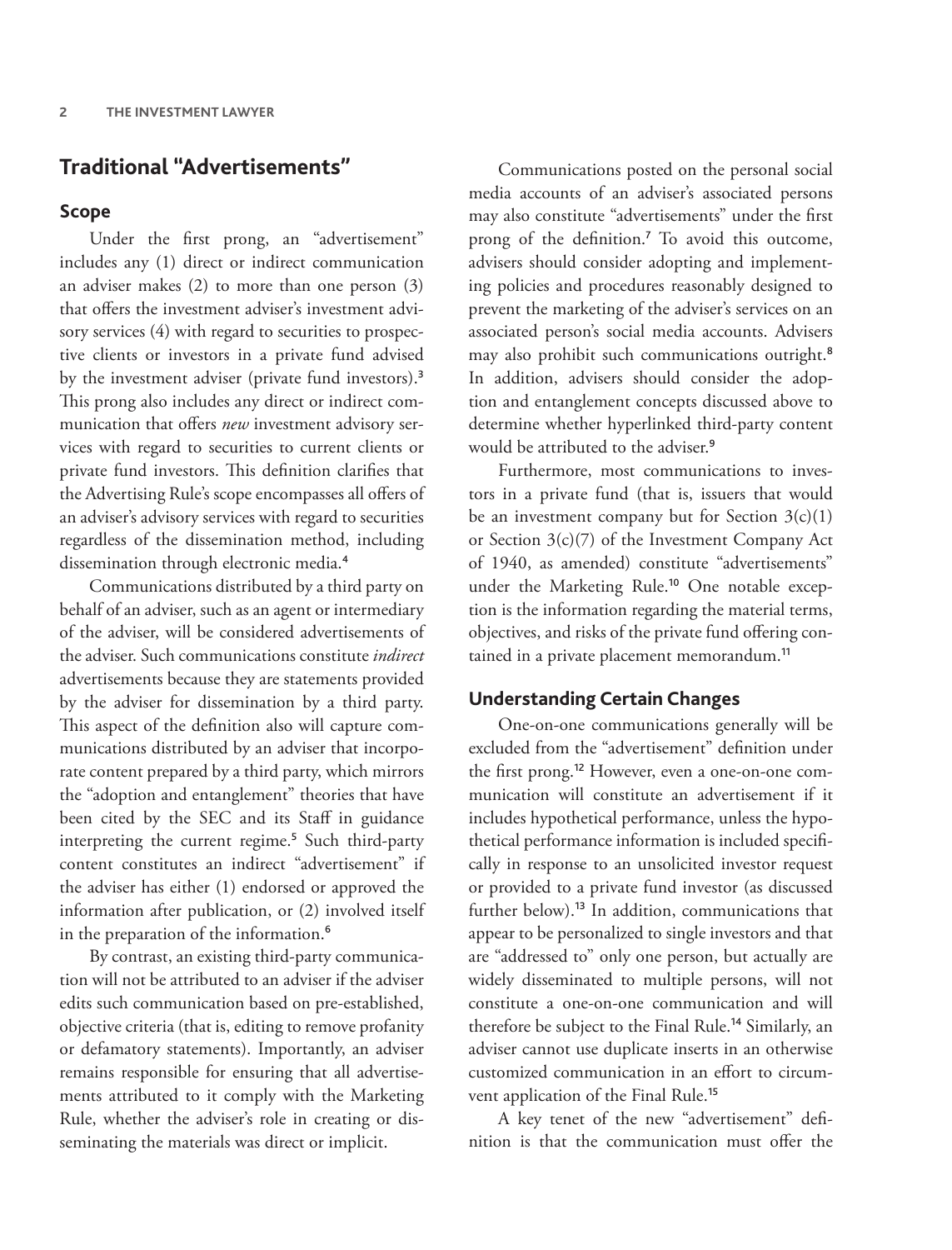adviser's investment advisory services. To the extent a communication constitutes brand content designed to generally raise the adviser's profile, or whitepapers and other types of general commentary on investment strategies or market developments, in each case that does not offer any investment advisory services, the communication would not constitute an advertisement.<sup>16</sup>

In addition, the first prong of the "advertisement" definition sets forth special treatment for certain categories of communications:

- *Extemporaneous, Live, Oral Communications*. These communications are excluded from the definition of advertisement. Alternatively, prepared remarks and speeches, including those delivered from scripts, as well as slides or other written materials distributed to an audience in connection with a presentation, would not be excluded to the extent they otherwise meet the definition of an advertisement. Notably, this exclusion is not available to extemporaneous, live, *written* communications, such as texts or electronic chats.<sup>17</sup>
- *Notices & Filings*. Information contained in required statutory or regulatory notices and filings will not be considered an advertisement, provided such information is reasonably designed to satisfy the requirements of the notice or filing.<sup>18</sup>
- *Hypothetical Performance*. Presentation of hypothetical performance (to be discussed in Part 2 of this article) is excluded from the definition of "advertisement" only if the communication is (1) in response to an unsolicited client request, or (2) directed to a private fund investor in a one-on-one communication.<sup>19</sup>

## **Solicitation as an "Advertisement"**

#### **Scope**

The second prong of the "advertisement" definition includes any endorsement or testimonial for which an adviser provides compensation. A compensated testimonial or endorsement will constitute an "advertisement" regardless of whether the communication is made orally or in writing, or to a single person.<sup>20</sup> Unlike the first prong of the definition, this second prong does not exclude one-on-one communications or extemporaneous, live, oral communications. However, it does include an exception for notices and regulatory filings.<sup>21</sup>

This prong includes solicitation activities historically governed by the existing Solicitation Rule, and defines "testimonial" and "endorsement" to include the following:

- *Testimonial*. Statements by current clients or private fund investors about their experience with the adviser or its supervised persons. This definition includes any statement by a current client or private fund investor that directly or indirectly solicits an investor to be the adviser's client or a private fund investor, or refers any investor to be the adviser's client or a private fund investor.<sup>22</sup>
- *Endorsement*. Statements by a person other than a current client or private fund investor that indicates approval, support, or a recommendation of the adviser or describes the person's experience with the adviser or its supervised persons. This definition includes any statement by a person other than a current client or private fund investor that directly or indirectly solicits an investor to be the adviser's client or a private fund investor, or refers any investor to be the adviser's client or a private fund investor.<sup>23</sup>

Testimonials and endorsements include opinions or statements by persons about the investment advisory expertise or capabilities of the adviser or its supervised persons. They will also include statements about an adviser or its supervised person's qualities (for example, trustworthiness) or expertise or capabilities in other contexts when the statements suggest that the qualities, capabilities or expertise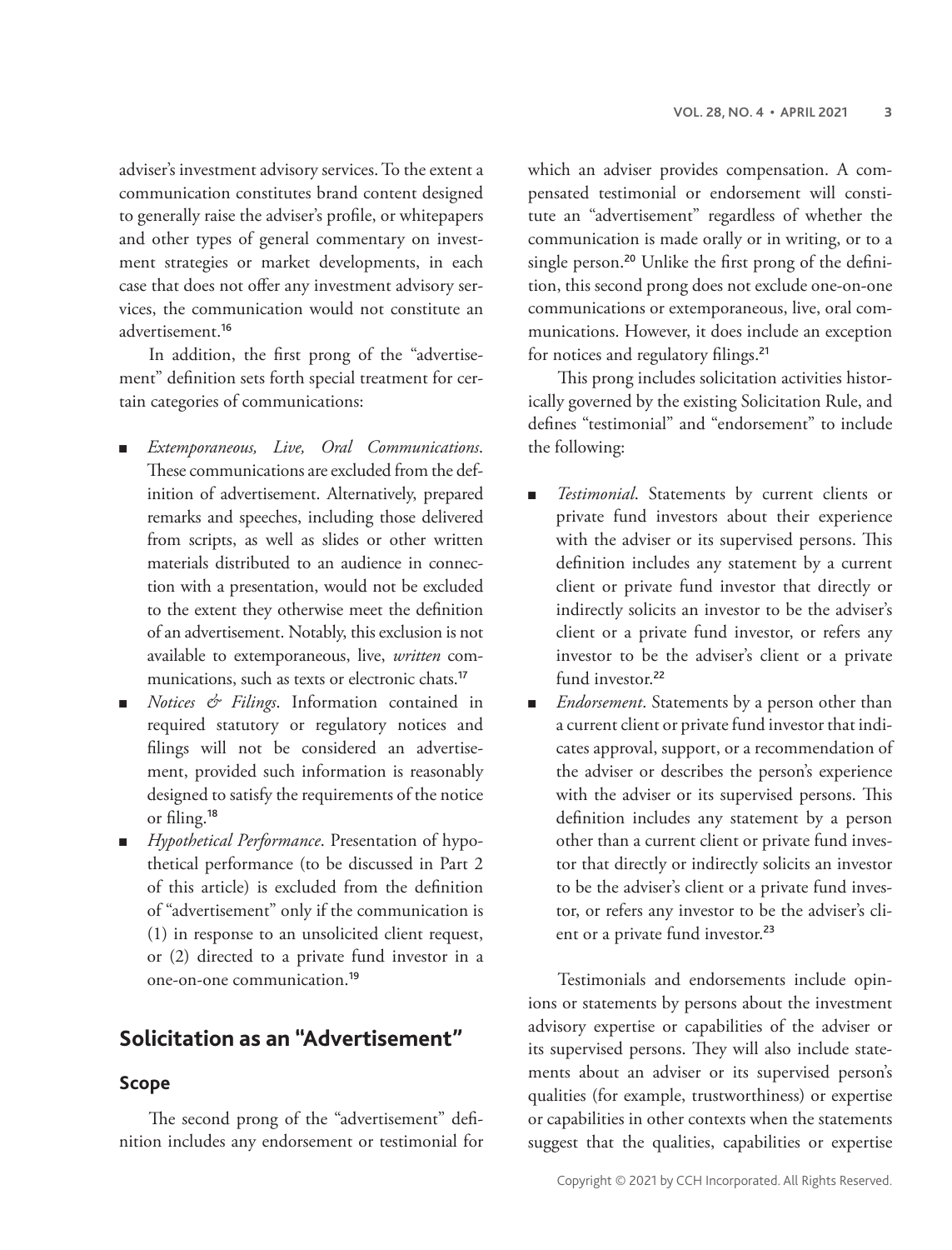are relevant to the advertised investment advisory services.<sup>24</sup>

#### **Understanding Compensation**

This second prong is triggered by any form of compensation, whether cash or non-cash, that an adviser provides, directly or indirectly, for an endorsement or testimonial. Forms of compensation under the Marketing Rule include fees based on a percentage of assets under management or amounts invested, flat fees, retainers, hourly fees, reduced advisory fees, fee waivers, and any other methods of cash compensation, as well as cash or non-cash rewards that advisers provide for endorsements and testimonials, including referral and solicitation activities.<sup>25</sup> Compensation also includes direct brokerage arrangements that compensate for soliciting investors, sales awards or other prizes, gifts and entertainment (for example, outings and tours), or other forms of entertainment that an adviser provides as compensation for testimonials and endorsements.<sup>26</sup> Note that, to be considered "compensation" under the Marketing Rule, these benefits must be designed to incentivize the recipient to make a positive statement about an adviser.

By contrast, an employee's regular salary and bonus for investment advisory activities, clerical or administrative support or similar functions would not be considered compensation in exchange for a testimonial or endorsement. In the Marketing Rule's adopting release (Adopting Release), the SEC notes that the timing of compensation relative to an endorsement or testimonial should be considered in determining whether the statement constitutes a compensated endorsement or testimonial. However, the SEC specifically declined to define what may or may not be considered *indirect* compensation, which exposes the term to broad and uncertain interpretation.<sup>27</sup>

The determination that a communication meets one of the two "advertisement" prongs will subject such communication to the general prohibitions set forth in the Marketing Rule, as discussed below.

#### **General Prohibitions**

One of the key components to the Marketing Rule is the replacement of the four "prescriptive" prohibitions contained in the current Advertising Rule with seven "principles-based" prohibitions (General Prohibitions). The General Prohibitions, which are intended to prevent fraudulent, deceptive, or manipulative acts, prohibit an advertisement that:

- 1. Includes any untrue statement of a material fact, or omits to state a material fact necessary in order to make the statement made, in the light of the circumstances under which it was made, not misleading.
- 2. Includes a material statement of fact that the adviser does not have a reasonable basis for believing it will be able to substantiate upon demand by the SEC.
- 3. Includes information that would be reasonably likely to cause an untrue or misleading implication or inference to be drawn concerning a material fact relating to the investment adviser.
- 4. Discusses any potential benefits to clients or investors connected with or resulting from the investment adviser's services or methods of operation without providing fair and balanced treatment of any material risks or material limitations associated with the potential benefits.
- 5. Includes a reference to specific investment advice provided by the investment adviser where such investment advice is not presented in a manner that is fair and balanced.
- 6. Includes or excludes performance results, or presents performance time periods, in a manner that is not fair and balanced.
- 7. Is otherwise materially misleading.

## **The "Fair and Balanced" Standard**

The general prohibitions described above, including whether certain information is presented in a fair and balanced manner, should be interpreted based on all relevant facts and circumstances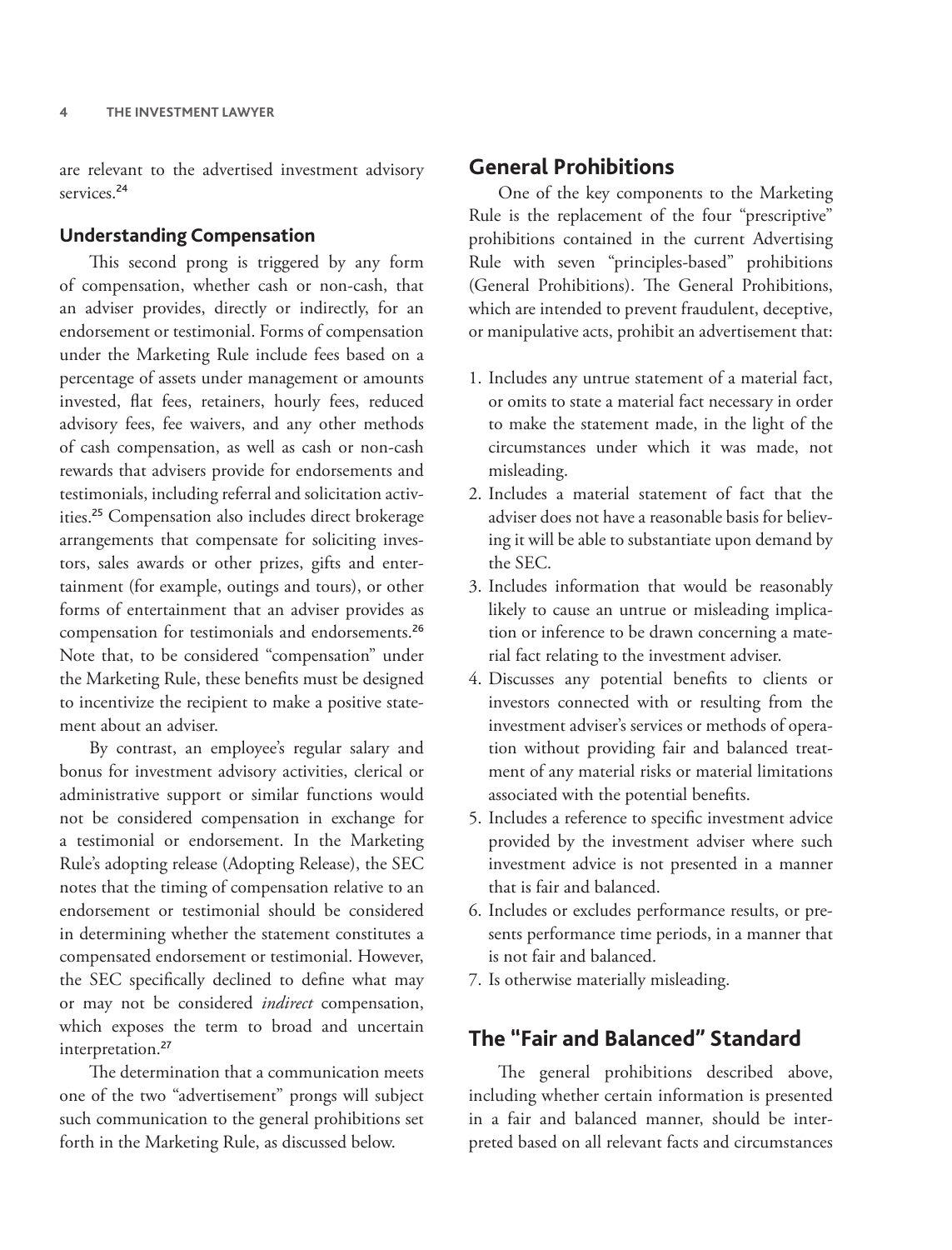of each advertisement. In considering how to present advertisements in a fair and balanced manner, investment advisers must consider the nature of the disclosure, such as the amount, type, and prominence of disclosure. Hyperlinks and other layered disclosures are generally permissible,<sup>28</sup> except for information that must be presented in a "clear and prominent" manner.<sup>29</sup> However, each layer of the disclosure related to a statement subject to a "fair and balanced" standard must be fair and balanced. In addition to SEC Staff providing some examples of practices that would not be fair and balanced, the Adopting Release also directs advisers to the guidance laid out in current no-action letters as well as confirms that advisers are not limited to such guidance.<sup>30</sup>

## **Practical Implications of the General Prohibitions**

The Marketing Rule's replacement of *per se* prohibitions on advertisements with principles-based prohibitions will provide advisers with additional flexibility to exercise judgment and discretion to tailor advertisements to an adviser's marketing needs. When interpreting these General Prohibitions, advisers must consider all relevant facts and circumstances of the applicable advertisement. For example, the sophistication of the target audience will affect a determination that the presentation of potential benefits of the advisory services are fair and balanced as compared with the presentation of material risks or limitations associated with such benefits. An advertisement intended for a retail investor will likely require additional disclosure surrounding the risks or limitations, as well as more careful phrasing of the potential benefits, to ensure the retail investor is not misled to believe that risks or limitations are minimal compared to the benefit.

In a notable shift from the SEC's proposed amendments to the Advertising Rule (Proposed Rule),<sup>31</sup> the Final Rule does not require burdensome pre-use and approval requirements. However, advisers remain obligated to implement policies and procedures reasonably designed to prevent violation of the Advisers Act and the rules thereunder by the adviser or any of its supervised persons, including the Marketing Rule.<sup>32</sup> Advisers will need to draft their policies and procedures in a manner that facilitates compliance not only with the General Prohibitions, but also with the Marketing Rule's explicit requirements, as described herein.

Importantly, advisers must remember that these General Prohibitions will apply to all information in an advertisement. Accordingly, an advertisement presenting investment performance, promotions, or other specific types of information in accordance with the requirements specific to such type of information may still violate the Marketing Rule if the General Prohibitions are not met.

#### **Amendments to Form ADV**

In addition to adopting the Marketing Rule amendments, the SEC also adopted amendments that add a new subsection L entitled "Marketing Activities" to Item 5 of Part 1A of Form ADV.<sup>33</sup> This subsection requires an adviser to answer "Yes/ No" questions regarding certain of their marketing activities. Specifically, advisers must disclose whether their advertisements include performance results, specific investment advice, testimonials, endorsements, third-party ratings, and (in a change from the Proposed Rule) hypothetical performance and predecessor performance. In addition, advisers that include testimonials, endorsements, or third-party ratings in their advertisements must disclose whether they have paid any cash or non-cash compensation in connection with their use.<sup>34</sup>

#### **Recordkeeping**

The SEC also adopted amendments to Rule 204-2 under the Advisers Act to reflect new recordkeeping requirements related to the Marketing Rule. Notably, advisers must make and keep records of "advertisements" disseminated to *more than one* person, expanding the current requirement that advisers retain advertisements sent to ten or more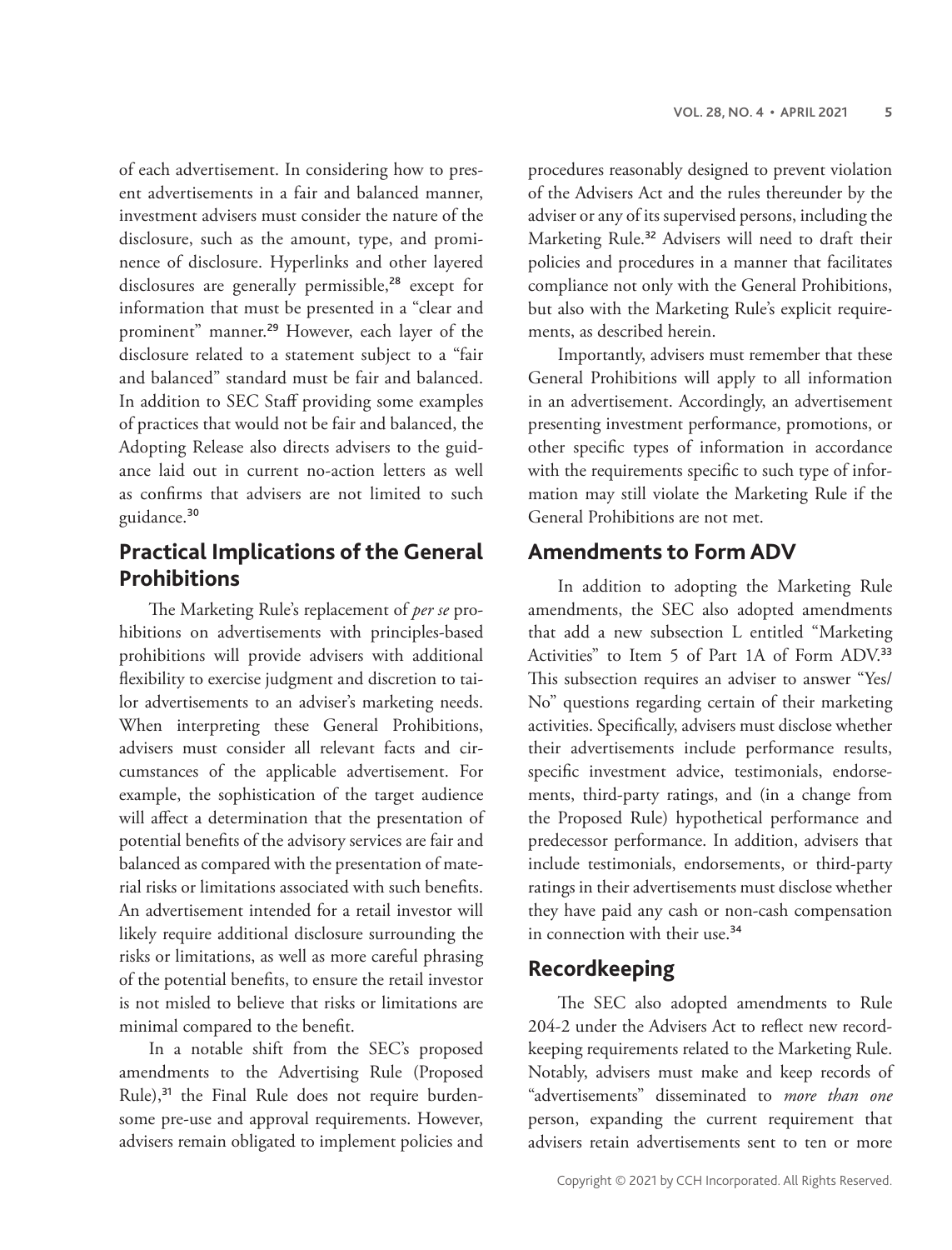persons.<sup>35</sup> The Marketing Rule also requires advisers to retain other key records, including written or recorded materials for oral advertisements, records of who the "intended audience" is pursuant to the hypothetical performance and model fee provisions, documentation of communications related to predecessor performance, and a copy of any questionnaire or survey used in the preparation of a third-party rating included in any advertisement.<sup>36</sup>

#### **Existing SEC Staff No-Action Letters**

Prior to the compliance date of the Marketing Rule, the SEC Staff will withdraw, either fully or partially, no-action letters and other guidance addressing the application of the Advertising and Solicitation Rules to the extent such no-action letters and guidance are incorporated into the Marketing Rule or are no longer applicable. A list of the withdrawn no-action letters and guidance will be published on the SEC's Website, but the SEC has not yet specified when it will provide the list.

After the compliance date, advisers may continue to rely on current no-action relief to the extent that it is not superseded or otherwise in conflict with the Marketing Rule. Advisers will need to closely review advertising practices and related policies and procedures that have been crafted in reliance on this no-action relief to confirm that the policies still promote compliance with the Marketing Rule.

**Mr. Caccese** and **Mr. McGrath** are partners and **Pamela A. Grossetti** is of counsel at K&L Gates LLP in Boston, MA. Mr. Caccese is Chairman of K&L Gates LLP and a Practice Area Leader of the firm's Asset Management and Investment Funds Practice. He previously was the General Counsel to CFA Institute and was responsible for overseeing the development of the AIMR-PPS, GIPS and other standards governing the investment management profession and investment firms. Mr. Caccese can be reached at 617-261-3133 and *[michael.caccese@klgates.com](mailto:michael.caccese@klgates.com)*. Mr. McGrath can be

reached at 617-951-9123 and *[michael.mcgrath@](mailto:michael.mcgrath@klgates.com) [klgates.com](mailto:michael.mcgrath@klgates.com)*. Ms. Grossetti can be reached at 617- 951-9194 and *[pamela.grossetti@klgates.com](mailto:pamela.grossetti@klgates.com)*. The authors acknowledge the assistance of K&L Gates LLP associates Britney E. Ryan and Jennifer A. DiNuccio for their contributions to this article.

#### **NOTES**

- <sup>1</sup> *See Investment Adviser Marketing*, SEC Release No. IA-5653 (Dec. 22, 2020), 86 FR 12024 (Mar. 5, 2021) (hereinafter Adopting Release).
- The Marketing Rule provides an 18-month transition period following the effective date.
- <sup>3</sup> Final Rule  $206(4) 1(e)(1)(i)$ .
- <sup>4</sup> The Adopting Release lists types of electronic media, which includes emails, text messages, instant messages, electronic presentations, videos, films, podcasts, digital audio or video files, blogs, billboards, and all manners of social media, as well as by paper, including in newspapers, magazines, and the mail. Adopting Release at 17.
- <sup>5</sup> *See, e.g.*, *Interpretive Guidance on the Use of Company Websites*, Release No. IC-28531 (Aug. 1, 2008). *See also* "Investment Adviser Use of Social Media," *OCIE National Examination Risk Alert*, Vol. I, Issue 1 (Jan. 4, 2012).
- <sup>6</sup> Adopting Release at 21.
- <sup>7</sup> *See* Adopting Release at 24.
- <sup>8</sup> *See* Adopting Release at 24-25.
- <sup>9</sup> Adopting Release at 22.
- <sup>10</sup> *See* Adopting Release at 32, 36.
- <sup>11</sup> However, other information included in a private placement memorandum, such as related performance information of separate accounts the adviser manages, is likely to constitute an advertisement. Adopting Release at 62, n. 194.
- <sup>12</sup> Final Rule  $206(4) 1(e)(1)(i)$ .
- <sup>13</sup> Adopting Release at 14-15.
- <sup>14</sup> Adopting Release at 28-29.
- <sup>15</sup> Adopting Release at 29.
- <sup>16</sup> *See* Adopting Release at 36-38.
- <sup>17</sup> *See* Final Rule 206(4)-1(e)(1)(i)(A).
- <sup>18</sup> Final Rule  $206(4)-1(e)(1)(i)(B)$ .